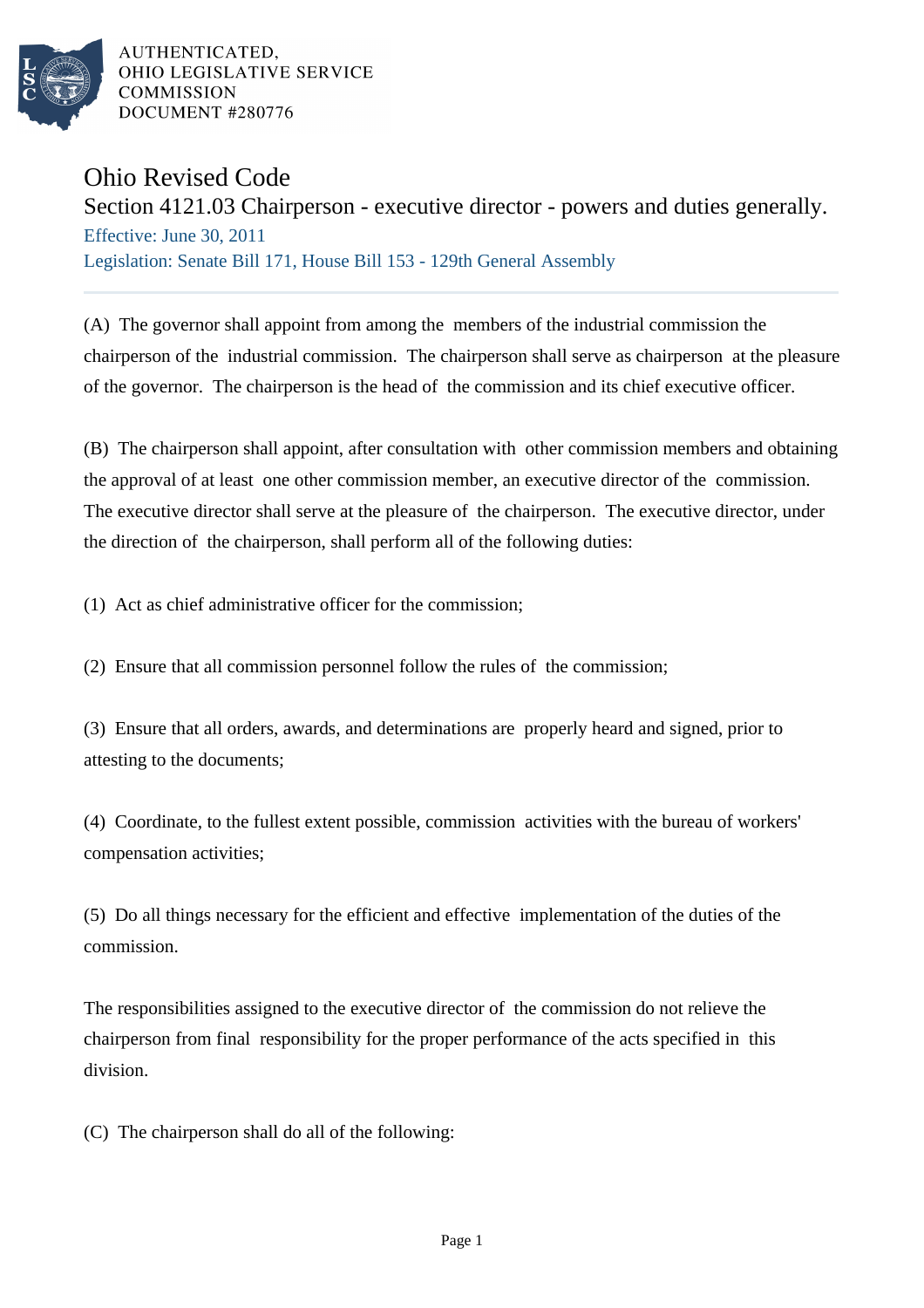

AUTHENTICATED. OHIO LEGISLATIVE SERVICE **COMMISSION** DOCUMENT #280776

(1) Except as otherwise provided in this division, employ, promote, supervise, remove, and establish the compensation of all employees as needed in connection with the performance of the commission's duties under this chapter and Chapters 4123., 4127., and 4131. of the Revised Code and may assign to them their duties to the extent necessary to achieve the most efficient performance of its functions, and to that end may establish, change, or abolish positions, and assign and reassign duties and responsibilities of every employee of the commission. The civil service status of any person employed by the commission prior to November 3, 1989, is not affected by this section. Personnel employed by the bureau or the commission who are subject to Chapter 4117. of the Revised Code shall retain all of their rights and benefits conferred pursuant to that chapter as it presently exists or is hereafter amended and nothing in this chapter or Chapter 4123. of the Revised Code shall be construed as eliminating or interfering with Chapter 4117. of the Revised Code or the rights and benefits conferred under that chapter to public employees or to any bargaining unit.

(2) Hire district and staff hearing officers after consultation with other commission members and obtaining the approval of at least one other commission member;

(3) Fire staff and district hearing officers when the chairperson finds appropriate after obtaining the approval of at least one other commission member;

(4) Maintain the office for the commission in Columbus;

(5) To the maximum extent possible, use electronic data processing equipment for the issuance of orders immediately following a hearing, scheduling of hearings and medical examinations, tracking of claims, retrieval of information, and any other matter within the commission's jurisdiction, and shall provide and input information into the electronic data processing equipment as necessary to effect the success of the claims tracking system established pursuant to division (B)(15) of section 4121.121 of the Revised Code;

(6) Exercise all administrative and nonadjudicatory powers and duties conferred upon the commission by Chapters 4121., 4123., 4127., and 4131. of the Revised Code;

(7) Approve all contracts for special services.